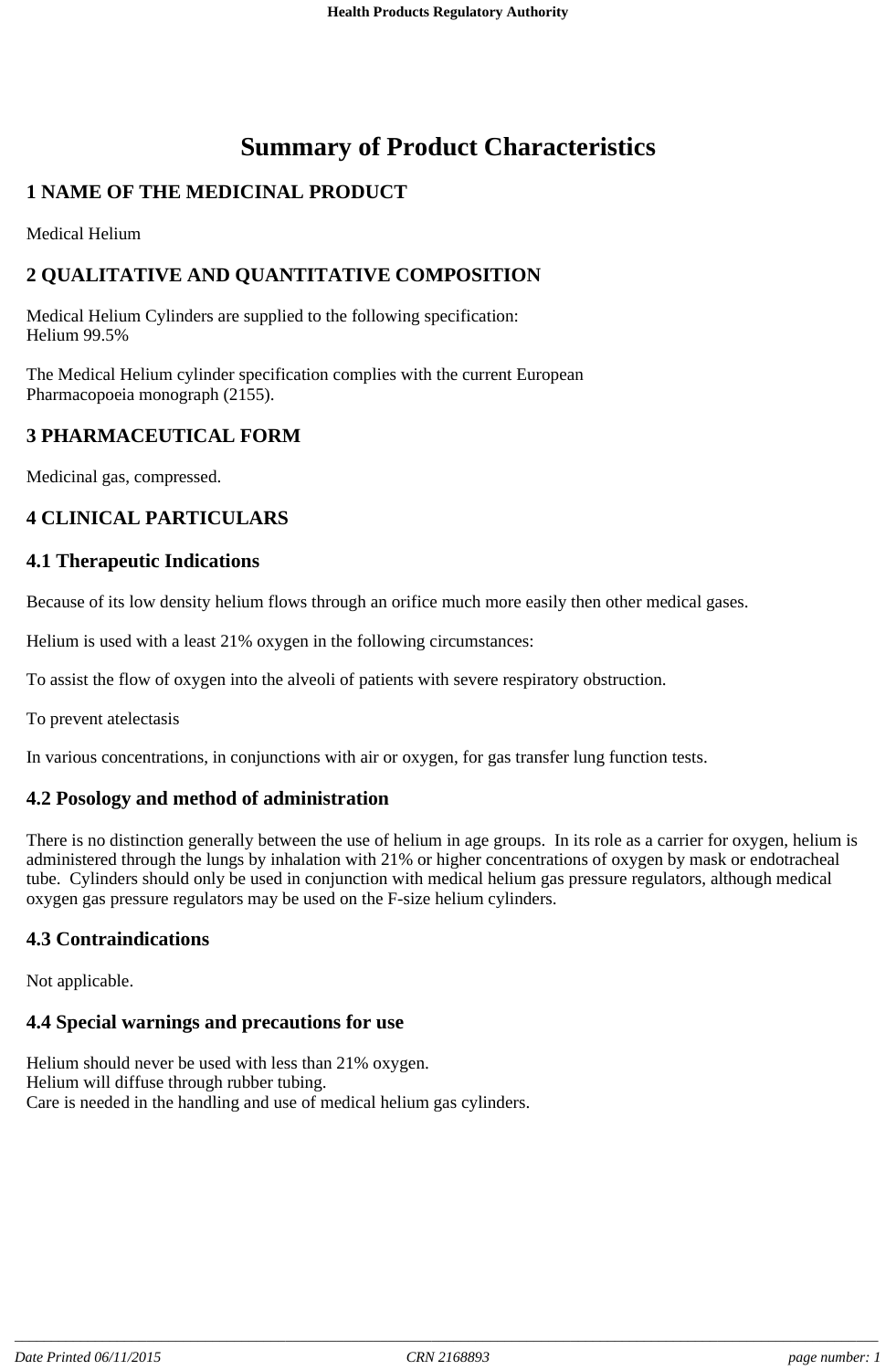# **4.5 Interaction with other medicinal products and other forms of interaction**

Not applicable.

# **4.6 Fertility, pregnancy and lactation**

Helium does not adversely affect pregnancy and lactation.

## **4.7 Effects on ability to drive and use machines**

Not applicable.

## **4.8 Undesirable effects**

With helium, the only undesirable effect will result from less than 21% oxygen, being given with the helium when, with decreasing oxygen levels, asphyxia will result.

#### Reporting of suspected adverse reactions

Reporting suspected adverse reactions after authorisation of the medicinal product is important. It allows continued monitoring of the benefit/risk balance of the medicinal product. Healthcare professionals are asked to report any suspected adverse reactions via HPRA Pharmacovigilance, Earlsfort Terrace, IRL - Dublin 2; Tel: +353 1 6764971; Fax: +353 1 6762517. Website: www.hpra.ie; e-mail: medsafety@hpra.ie.

## **4.9 Overdose**

As detailed in *section 4.8, Undesirable effects* above.

# **5 PHARMACOLOGICAL PROPERTIES**

## **5.1 Pharmacodynamic properties**

Pharmacotherapeutic Group: Medical Gas ATC Code: V03AN03

The characteristics of helium are: an inert, odourless, colourless gas.

| $\overline{\phantom{a}}$ | Molecular weight | 4.00                           |
|--------------------------|------------------|--------------------------------|
| $\overline{\phantom{a}}$ | Boiling point    | $-269^{\circ}$ C (at 1 bar)    |
| $\overline{\phantom{0}}$ | Density          | 1.169kg/M3 (at $15^{\circ}$ C) |

Helium has no physiological activity and will not support life.

## **5.2 Pharmacokinetic properties**

Helium has a low coefficient of solubility and high rate of diffusion compared with nitrogen. It is completely inert and non-toxic. When helium replaces the nitrogen in air, the specific gravity of the resultant helium/oxygen (79:21) mixture is 341 (compared with air at 1000). This mixture flows through bronchi three times more easily then air. In patients with respiratory obstruction, therefore, more oxygen may be presented to the alveoli for the same ventilatory effort. The absorption of helium from alveoli is very slow. Inhalation of helium may be used to prevent atelectasis.

## **5.3 Preclinical safety data**

Not applicable.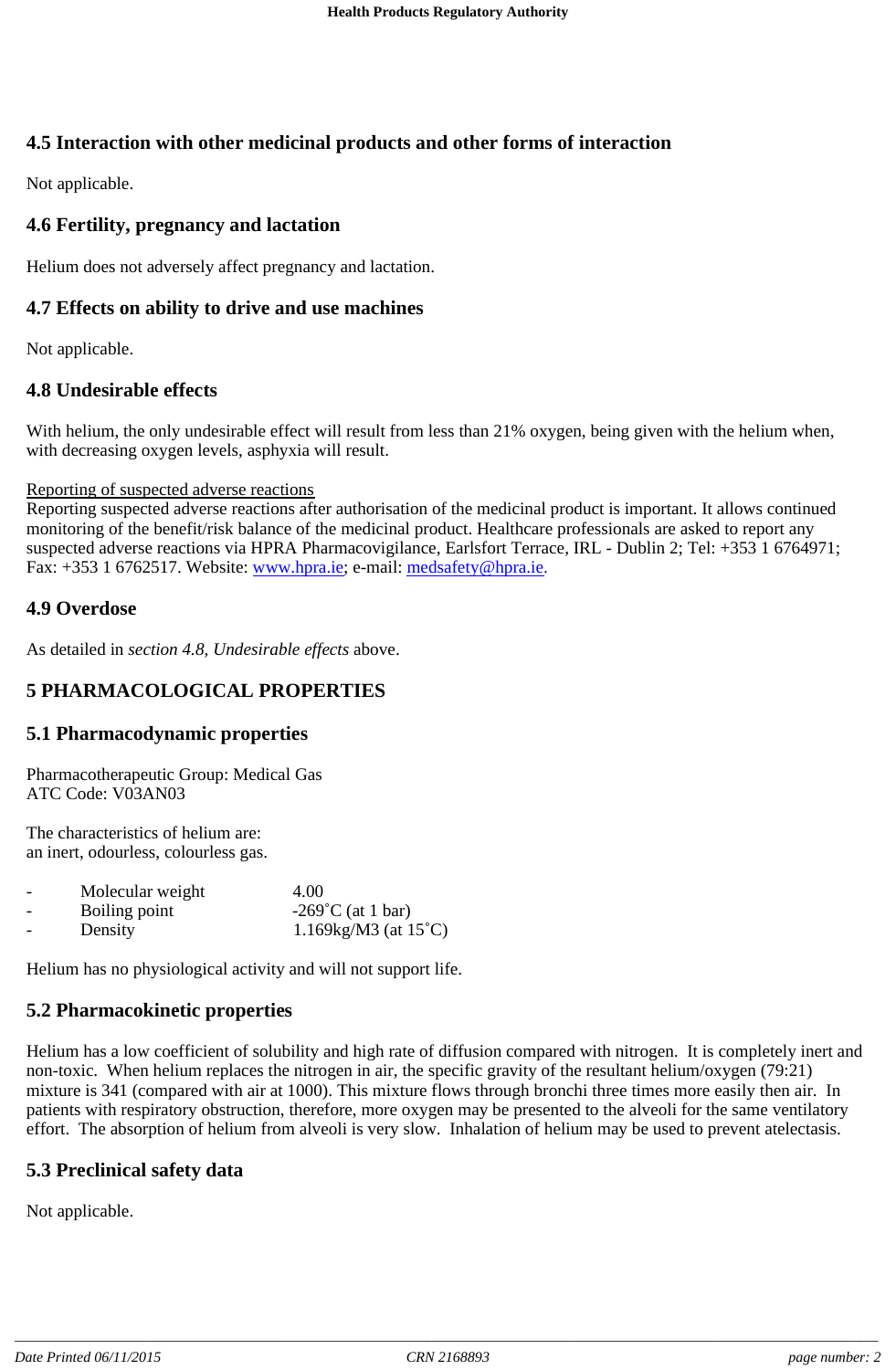# **6 PHARMACEUTICAL PARTICULARS**

# **6.1 List of excipients**

None.

# **6.2 Incompatibilities**

Medical Helium is highly dangerous when in contact with oils, gases, tarry substances and many plastics due to the risk of spontaneous combustion with high pressure gases.

# **6.3 Shelf life**

1 year

# **6.4 Special precautions for storage**

Medical Helium cylinders should be:

- stored under cover, preferably inside, kept dry and clean, and not subjected to extremes of heat or cold and away from stocks of combustible material.
- stored separately from industrial and other non-medical cylinders.
- stored to maintain separation between full and empty cylinders.
- used in strict rotation so that cylinders with the earliest filling date are used first.
- stored separately from other medical cylinders within the store
- F size cylinders and larger should be stored vertically.

Warning notices prohibiting smoking and naked lights must be posted clearly in the cylinder storage area and the Emergency Services should be advised of the location of the cylinder store.

Care is needed when handling and using Medical Helium cylinders.

## **6.5 Nature and contents of container**

A summary of Medical Helium cylinders, their size, capacity and construction, type of valve fitted and valve outlet pressure is detailed below:

| <b>Cylinder Size</b> | <b>Water Capacity</b> | <b>Gas Content</b> | <b>Valve Outlet</b> | <b>Cylinder</b> |
|----------------------|-----------------------|--------------------|---------------------|-----------------|
|                      | (litres)              | (litres)           | <b>Connection</b>   | Pressure bar(g) |
|                      | 9.3                   | 1200               | BS 341 No.3         | 137             |
|                      |                       |                    | <b>Top Outlet</b>   |                 |
|                      |                       |                    | fitted with         |                 |
|                      |                       |                    | MPR device          |                 |

#### *Cylinders*

Medical Helium Cylinder and Valve Details

All cylinders used for the supply of Medical Helium are manufactured from steel with a design working pressure of at least 137 bar (g). The body and shoulder of the cylinders are coloured brown.

#### *Cylinder Valves*

All Medical Helium cylinders are fitted with valves with outlet connections that conform to BS 341 (5/8" BSP F). The cylinder valves are constructed from high tensile brass with a steel spindle fitted with a Nylon 6.6 insert.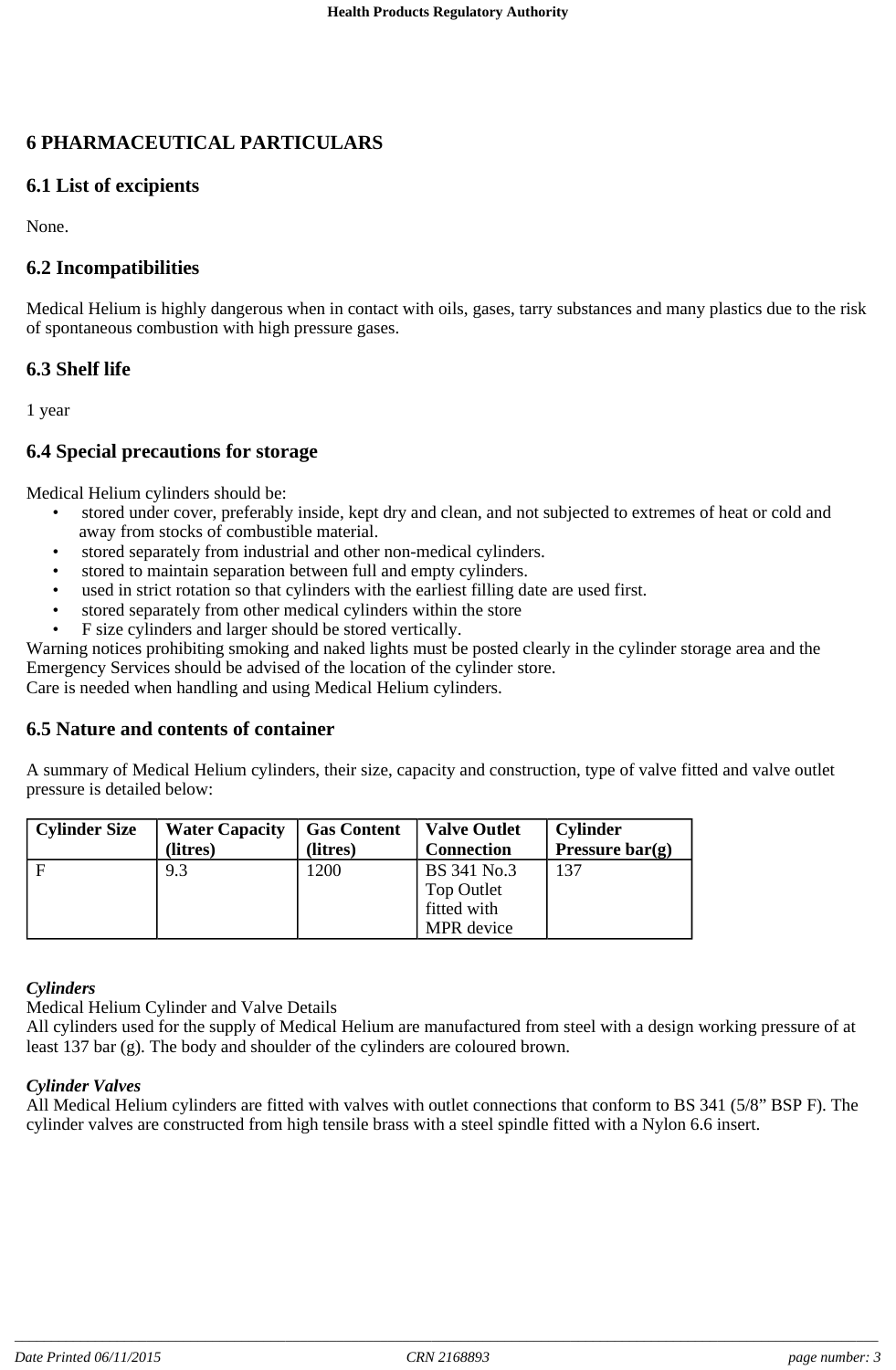# **6.6 Special precautions for disposal of a used medicinal product or waste materials derived from such medicinal product and other handling of the product**

Care is need in the handling and use of medical helium gas cylinders. Helium is considerable lighter than air, non-toxic, inert and will not support life. At high concentrations it acts as an asphyxiant by displacement of air. Symptoms of asphyxiation include rapid and gasping respiration, rapid fatigue, nausea and vomiting and cyanosis and may lead to loss of consciousness and death from anoxia. Helium should never be inhaled except in approved mixtures with other gases and under authorised circumstances.

#### **General**

All personnel handling Medical Helium gas cylinders should have adequate knowledge of the:

- properties of the gas
- correct operating procedures for the cylinder
- precautions and actions to be taken in the event of an emergency.
- •

#### **Preparation for Use**

To prepare the cylinder for use:

- remove the tamper evident seal and the valve outlet protection cap. Ensure the cap is retained so that it can be refitted after use.
- ensure that an appropriate regulator is selected for connection to the cylinder.
- ensure the connecting face on the regulator is clean and the sealing washer fitted is in good condition.
- connect the regulator, using moderate force only and connect the tubing to the regulator / flowmeter outlet.
	- Only the appropriate regulator should be used for the particular gas concerned.
- open the cylinder valve slowly and check for any leaks

#### **Leaks**

Having connected the regulator or manifold yoke to the cylinder check the connections for leaks using the following procedure:

- Should leaks occur this will usually be evident by a hissing noise.
- Should a leak occur between the valve outlet and the regulator or manifold yoke, depressurise and remove the fitting and fit an approved sealing washer.
- Reconnect the fitting to the valve with moderate force only, fitting a replacement regulator or manifold tailpipe as required.
- Sealing or jointing compounds must never be used to cure a leak.
- Never use excessive force when connecting equipment to cylinders.

#### **Use of Cylinders**

When Medical Helium cylinders are in use ensure that they are:

- only used for medicinal purposes
- turned off, when not in use, using only moderate force to close the valve
- only moved with the appropriate size and type of trolley or handling device.
- handled with care and not knocked violently or allowed to fall.
- firmly secured to a suitable cylinder support when in use.
- not used in the vicinity of persons smoking or near naked lights.

#### • **After use**

When Medical Helium cylinders are empty ensure that:

- the cylinder valve is closed using moderate force only and the pressure in the regulator or tailpipe released.
- the valve outlet cap, where fitted, is replaced
- the empty cylinders are immediately returned to the empty cylinder store for return to BOC.

# **7 MARKETING AUTHORISATION HOLDER**

BOC Gases Ireland Limited J F Kennedy Drive Bluebell Dublin 12